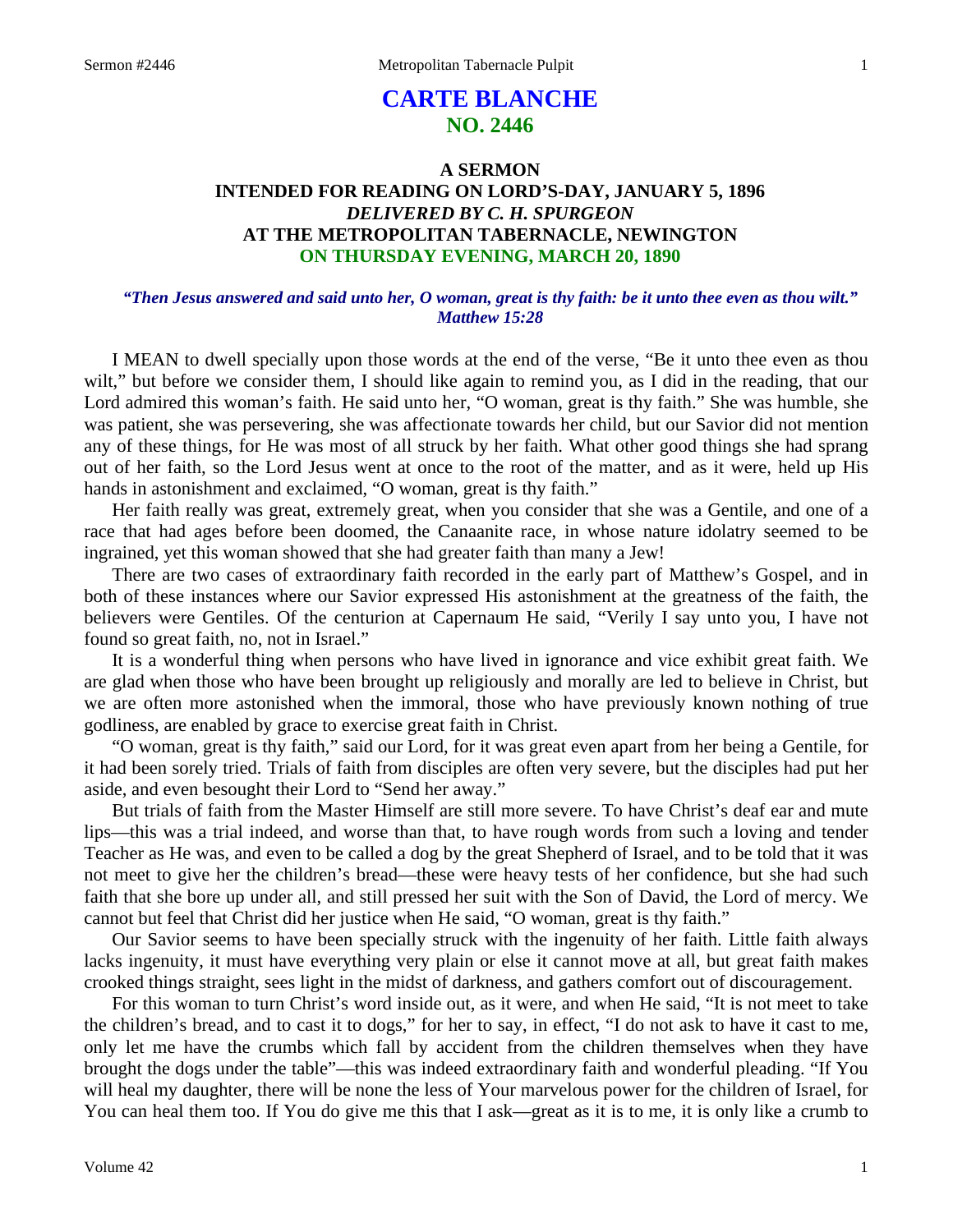You, Your table is so lavishly provided for by Your omnipotence of grace. Even this great boon that I ask of You will be nothing more to You than a chance crumb that falls from the children's table."

This was splendid pleading, and the Savior saw the force of it at once. He loves ingenuity on the part of those who come to Him. He is so ingenious Himself in devising means of bringing back His banished ones, that He is glad to see ingenuity in the banished ones themselves when they desire to come back to Him. He therefore cries in holy astonishment, "O woman, great is thy faith."

Taking the case of the woman as a whole, I think that it must have been her pertinacity, her firmness that surprised the Lord. Others are so easily put off, but she would not be put off. Others need encouragement, but she encouraged herself. When the door is shut in her face, she only knocks at it, and when Christ calls her "Dog," she only picks up what Christ has said, as a good dog will pick up his master's stick, and bring it right to His feet.

There was no baffling her. If all the devils in hell had been about the business, not merely that terrible one that possessed her daughter, she would have beaten them all, for she had such faith—shall I not say—such dogged faith in the Lord Jesus Christ, that she could even get comfort out of being called a dog. She had such resolute faith that she must have what she sought, and she would not go away without it. If she does not succeed at first, she will battle on until she does win the victory, she will continue pleading till she carries her suit.

Our Lord was not only, to speak after the manner of men, astonished at her faith, but with reverence we may say that He was conquered by it. He yielded to her faith, and He yielded unconditionally. He gave her much more than she asked, for she had not asked that her daughter might be healed the selfsame hour. She had hardly got as far as the asking at all, and as to mentioning the details, she had only pleaded with Him in general, but Christ gave her definitely what He knew she wished for, and gave it to her at once.

And what is more, He did, as it were, hand her over the keys of His house. "There," said He, "my good woman, I so admire your faith that I say to you, Go and help yourself. You may have whatever you like. Whatever treasure of grace I have is yours if you want it, be it unto thee even as thou wilt." He gave her the keys of the heavenly cash-box.

Some time ago, a lady wishing to help the Orphanage, sent me a check, and she did a very unwise thing indeed, for she signed the check, but she did not fill up the amount. Never do that, you see I might have put all her fortune down, and filled up the check for any amount that the lady had in the bank. She evidently trusted me very largely, but I sent her check back to her, saying that I did not know what amount to put down. Of course, she intended to give a guinea, or £5, or something of the kind, but she forgot to say how much, and that is a very dangerous plan indeed with most people.

So our Savior gave this woman a blank check. "Fill it up for what you like," He said. "Great is thy faith; be it unto thee even as thou wilt. Whatever it is that you wish for, you shall have. Your faith has won from Me this boon, that I now put at your disposal all My power to bless. Be it unto thee even as thou wilt."

I am going to talk specially about that point, and first, I will try to answer the question, *How far did this carte blanche extend?* Then, secondly, *when is it safe for the Lord to give such a cart blanche as that?* And thirdly, *if He did give us such power, how would we use it?* 

**I.** First then, dear friends, HOW FAR DID THIS CARTE BLANCHE EXTEND when the Savior said to the woman, "Be it unto thee even as thou wilt"?

In answer to which I would say, first, that it went so far as *to baffle all the powers of hell.* This woman's child was grievously vexed with a devil, and we read, "her daughter was made whole from that very hour." "For this saying, go thy way," said Christ, according to Mark's account, "the devil is gone out of thy daughter."

Now Satan is very mighty, there is not one of us, nor all of us put together, who can be equally matched with him. He takes small account of ten thousand men, he is more crafty and cunning than all the wise men, and more powerful than all the mighty men who ever came together, and yet the Savior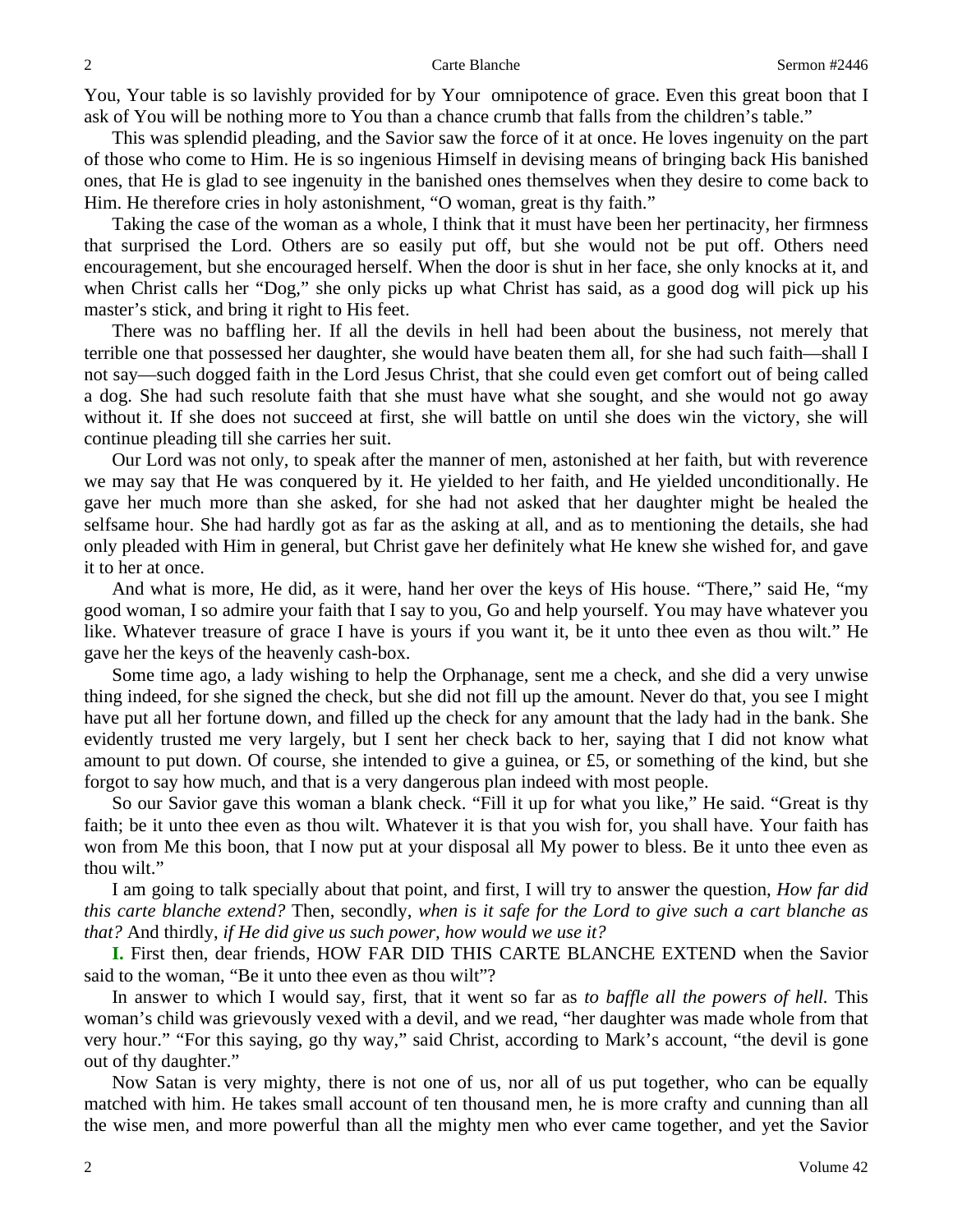#### Sermon #2446 **Sermon #2446** 3

seems to say, "I have heard you, good woman, I have seen your faith, I will rebuke the demon, I will send the evil spirit back to his own place, and your child shall be snatched out of his cruel grasp."

Beloved, if you have faith enough, Christ will give you power even to cast out devils. If you can only trust Him, trust Him without measure or stint, and believe in Him as this woman did, He will give you power to make Satan fall like lightning from heaven, and flee before you. "Jesus I know," said the evil spirit at Corinth, "and Paul I know," and the devil still knows those who make him know them. Through faith in Jesus, they speak to him with authority, and he must flee from them.

So, if you have faith, you shall resist the devil, and even he, powerful as he is, shall turn his back and flee from you, and as Luther said, though there were as many devils as the tiles upon the housetops, yet would faith in God give you grace to vanquish them all. Remember that glorious promise, "The God of peace shall bruise Satan under your feet shortly." So this *carte blanche,* when He said to the woman, "Be it unto thee even as thou wilt," meant, "The devils themselves are now subject to thy will."

Next, it meant that it was the will of the Lord *to heal her daughter completely.* She had come all the way from Syrophoenicia to the borders of the land of Israel that she might plead with Christ about her daughter, her dear child, perhaps her only child. This sorrow pressed very heavily on her heart, so she cried unto the Lord, "Have mercy on me." She so identified herself with her child that she did not know any difference between herself and her child. They had seemed to grow into one in the great trouble that they had at home. I have known many a mother who certainly would far rather have suffered herself than that her child should suffer, so completely had she identified herself with her child.

Now, beloved, if you can plead with Christ with this woman's heroic faith, if you can fully believe in Him, and not dare to doubt Him, you shall have your children put at your disposal. He will deal graciously with them—with the girl for whom you are pleading, with the boy over whom your heart is aching. He will say to you, dear mother, "O woman, great is thy faith; be it unto thee even as thou wilt." The boy shall repent, the girl shall believe, the children shall come to Jesus' feet, and become your comfort and joy through their early conversion to Christ. Is not this a great blessing?

Ay, and the woman had such faith in Christ that this blank check further meant her *to have this boon at once*. "Be it unto thee even as thou wilt, now, at once." So she willed at once, of course, that the devil should go out of her daughter, and out the devil had to go, for her will had become God's will, and Christ had infused into her will a mighty power which even Satan could not resist.

Oh, if you have faith enough, you may get the blessing you desire even now! It may be that while sitting in this Tabernacle, breathing a prayer for your child, God may bless your child before you get home. If you can but have faith enough, He has power enough, and if He deigns to say, "Be it unto thee even as thou wilt," I know that it will be your will, not that your girl may be converted when she becomes a woman, not that your boy may be saved when he becomes a man, but that the blessed miracle may be wrought at once, even now.

What parents want to let the devil have their children even for an hour? O Jesus, turn him out at once! Let us see our children, our children's children, our brothers and sisters and friends, converted now, for while now is the accepted time with God, now is the time which every earnest Christian will prefer for the conversion of those for whom he prays. A splendid promise is this concerning great blessings to be had, and to be had at once, "Be it unto thee even as thou wilt."

I must go a little further, and say that I think our Lord, when He said to the woman, "Be it unto thee even as thou wilt," permitted her *to eat the children's bread.* She had before said, "The little dogs eat of the crumbs which fall from their masters' table," and "then Jesus answered and said unto her, O woman, great is thy faith: be it unto thee even as thou wilt." I think this means that instead of having the privilege to go and roam like a dog under the table, and eat what she could pick up, she was made into a child, and was permitted to sit at the table, and eat of all that the Lord had provided.

O poor sinner, you came in here tonight feeling like a whipped dog, did you not? You said to yourself, "There will not be anything for me in the sermon," but by and by, as you heard of the great grace of Christ to this poor woman, you thought that there might be hope even for you, and now you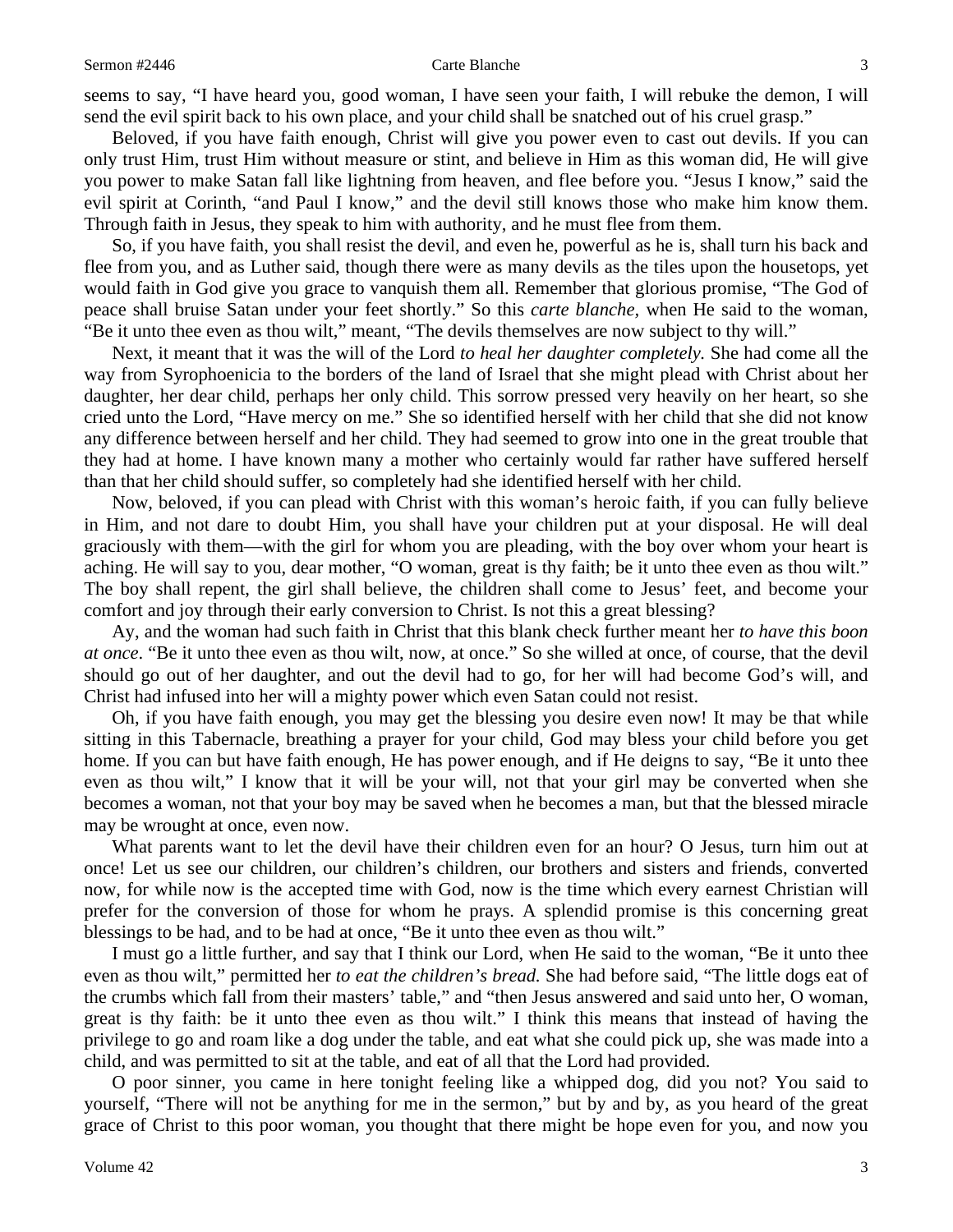begin to think that there is a possibility that even you may be blessed. Well, well, I venture to say to you that if you wish to eat the children's bread, you may. "Be it unto thee even as thou wilt." Lord, we do not ask of You that we may be treated better than the rest of Your family! If any of you pray to God to make a distinction, and to give you more than He gives His other children, I do not think you are likely to get it.

If you come to Christ, as Mrs. Zebedee did, and begin asking that James and John may sit, the one at His right hand and the other at His left, you will not get what you ask, but if you say, "O Lord, You are my God, I love Your people, let me fare as they do. I had rather be a doorkeeper in the house of my God than dwell in the tents of wickedness. I do not ask to be exempt from tribulation, for all the heirs of salvation have to endure it. I only ask that I may eat what Your children eat. If they have bread, Lord, I will be happy to have bread, I ask for no dainties. If they drink water from the rock Lord, let me have a draught of the same, I ask for nothing more."

Jesus says, "Be it unto thee even as thou wilt. If you are content to sit at the table with My children, come along with you. If you sigh after their bread, which came down from heaven, if you will take 'scot and lot' with them, there is nothing to hinder you. Be it unto thee even as thou wilt."

Surely also, when the Savior spoke thus to the Syrophenician woman, He meant to make reference to her first prayer. She cried unto Him, saying, *"Have mercy on me, O LORD, thou Son of David."* "Yes," said He, "now be it unto thee even as thou wilt. I have mercy on you. If you have sinned, I forgive you. If you are hard of heart, I will soften your heart. If you have been an ignorant heathen, I will enlighten you, and bring you to my feet. I will be to you the Son of David, and you shall be one of my own chosen people, and I will care for you, and protect you, and deliver you, as David did the many for whom he fought."

O souls, if any one of you are crying, "Lord have mercy upon me," if you have faith in Christ—and He deserves to be trusted, there is none like Him, He deserves to be trusted without a single doubt, for He never failed anyone, and He never lied to anyone, therefore let no wicked mistrust come in to weaken your faith—if *you* can trust Him, He says to you, "Be it unto thee even as thou wilt." Take mercy, take mercy, and more mercy, and yet more mercy. Come to the table of love, and sit among the children of the Lord, and feed on heavenly bread. Put up your prayer for your child, pleading the promise to the jailor, "Believe on the Lord Jesus Christ, and thou shalt be saved, *and your house."*

Come to Christ with all the torment you have felt from the devil's possession of you, the horrible thoughts, the blasphemous insinuations, the desperate doubts, and hear the Savior say to you, "Be it unto thee even as thou wilt." The devil shall be made to depart from you. Your poor head shall lose the fever from the burning brow, your heart shall beat at its even pace, and you shall be at peace again. The Lord shall rebuke your adversary. In this confidence, say unto the demon even now, "Rejoice not against me, O my enemy: when I fall, I shall arise."

Oh, this is a grand, grand word from our Lord's lips! It is a wonderful check, signed by our Savior's own hand, and left blank for faith to fill up. We might have half thought that He would have said, "O woman, your faith is too big for Me to trust you with unlimited prayer. If you had only a little faith, I would go as far as your little faith would go, and keep pace with you." But no, no, that is not Christ's method of acting. He says, "O woman, great is thy faith and as you can trust *Me,* I can trust *you*. Cry as you will, for so be it unto you. You have firmly resolved to have no doubt about My power and willingness, and to trust Me without reserve, so I trust you without reserve, be it unto you even as you will."

**II.** So now I pass to our second question, which is this. WHEN IS IT SAFE FOR THE LORD TO TRUST ANYBODY WITH SUCH A PROMISE AS THIS, "Be it unto thee even as thou wilt"?

It would be very unsafe thus to trust some of you. Why, there is one man here who, if it was said to him, "Be it unto thee even as thou wilt," would at once pray for—well, I do not know how many thousand pounds, but when he got home, he would be discontented and say, "What a fool I was not to ask for two or three times as much!"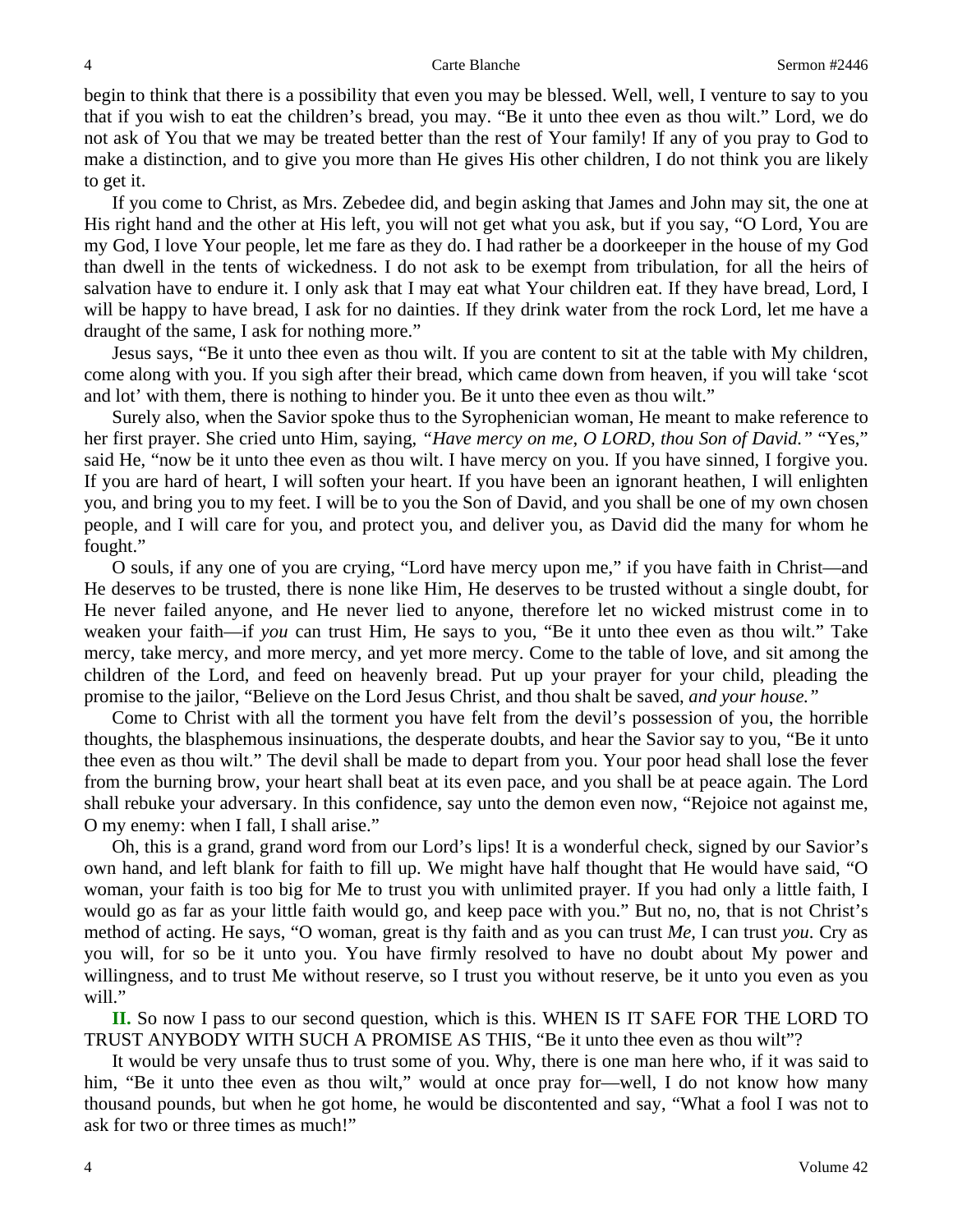Ah! yes, yes, yes, but the Lord does not trust greedy people in that way. Not while there is any idea of your own merit left, will Christ trust you at all. Not while there is a fraction of self-will left, will Christ trust you at all, and not while doubt remains. That must go, for the whole verse says, "O woman, great is thy faith: be it unto thee even as thou wilt." He trusts faith, He will not trust unbelief, he will not trust self-confidence, he will not trust human merit, but where there is faith, there He gives the keys of His treasury and says, "Be it unto thee even as thou wilt."

When will the Lord thus trust us? Well, I think, first, *when we agree with Christ,* when we are like this woman who had no quarrel with the Savior. Whatever He said was right in her eyes. If He called her a dog, she said, "Truth, Lord." When you and Christ agree, and there is no quarrel between you, then He says, "Be it unto thee even as thou wilt." If you do not yield to Him, He will not yield to you, but when you just end all disputing and say, "Lord, I have done with all quibbling and quarrelling, I will never raise another question, and never harbor another doubt. I believe You. I believe You. As a child believes its mother, I believe You. When I cannot understand You, when You do distress me, still I believe You." Ah! when you come to that point, then the Lord will say, "Be it unto thee even as thou wilt."

Next, *when our soul is taken up with proper desires*. This woman had no idea of asking for a hundred thousand shekels of silver, or a wedge of gold, or a goodly Babylonian garment. One thought alone possessed her—"My child! My child! Oh, that the devil might be cast out of my child!" "Now," says Christ, "be it unto thee even as thou wilt." And when you have great desires for heavenly things, when your desires are such as God approves of, when you will what God wills, then you may will what you like. When it comes to this, that you have dropped your own desires of an inferior and groveling kind, and you are taken up with desires for necessary things, desires that come to you from Christ Himself, when you desire the bread, not from the devil's oven, but from Christ's table, when that is what you crave, then it shall be unto you even as you will.

Next, it shall be to us even as we will *when we see our Lord in His true office*. This woman saw that Christ was a Healer, and she appealed to Him as a Healer. If you see Christ as Prophet, Priest, and King, you may go and ask of Him as a Prophet what a prophet is ordained to give, or as a Priest what a priest is intended to bestow, or as a King what a king is set upon the throne to do. You may go to Christ as He really is, and if you see that He is ordained for this purpose and for that, then keep in tune with what He is ordained to be, and you may ask what you will, and it shall be done unto you.

You must not try to take Christ away from His offices. Christ is not sent of God to make you a rich man, He is sent of God to make you a saved man, so you may go to Him as a Savior, for that is His office. You may go to Him as a Priest, for it is His office to cleanse, to offer sacrifice, to make intercession. Take Christ as God sets Him forth, and then be it unto you even as you will.

Next, it will be to us even as we will *when we can believe about the distinct object that is before us*. This woman pleaded for her child. All her faith went out towards her child. I love the prayer that has in it faith concerning the thing for which it pleads. There are many Christian people who say they have faith about twenty things, but then the thing that they cannot believe about is the twenty-first. You must have a faith that can not only cover twenty-one things, but that can cover everything.

We say, "Oh! I could believe if my trouble were like So-and-so's." You could not believe at all unless you can believe about your present trouble, and you must believe about the object for which you are praying, that it can be given you, that it will be given you in answer to your prayer, and then Jesus will say to you, "Be it unto thee even as thou wilt."

Again, we can have whatever we like *when our heart seeks only God's glory,* when what we pray for is not for wealth, nor with a desire for our own honor, but when even what we want for ourselves is asked with the higher motive that God may be glorified in us by our obtaining such and such a gift, or being delivered from such and such a trial. When God's glory is your one aim, you may ask what you will, and it shall be given unto you.

And above all, when we always keep to what I have already mentioned, *when we only ask for the children's bread,* then the Lord will give us what we crave. If you ask for what God gives His elect, for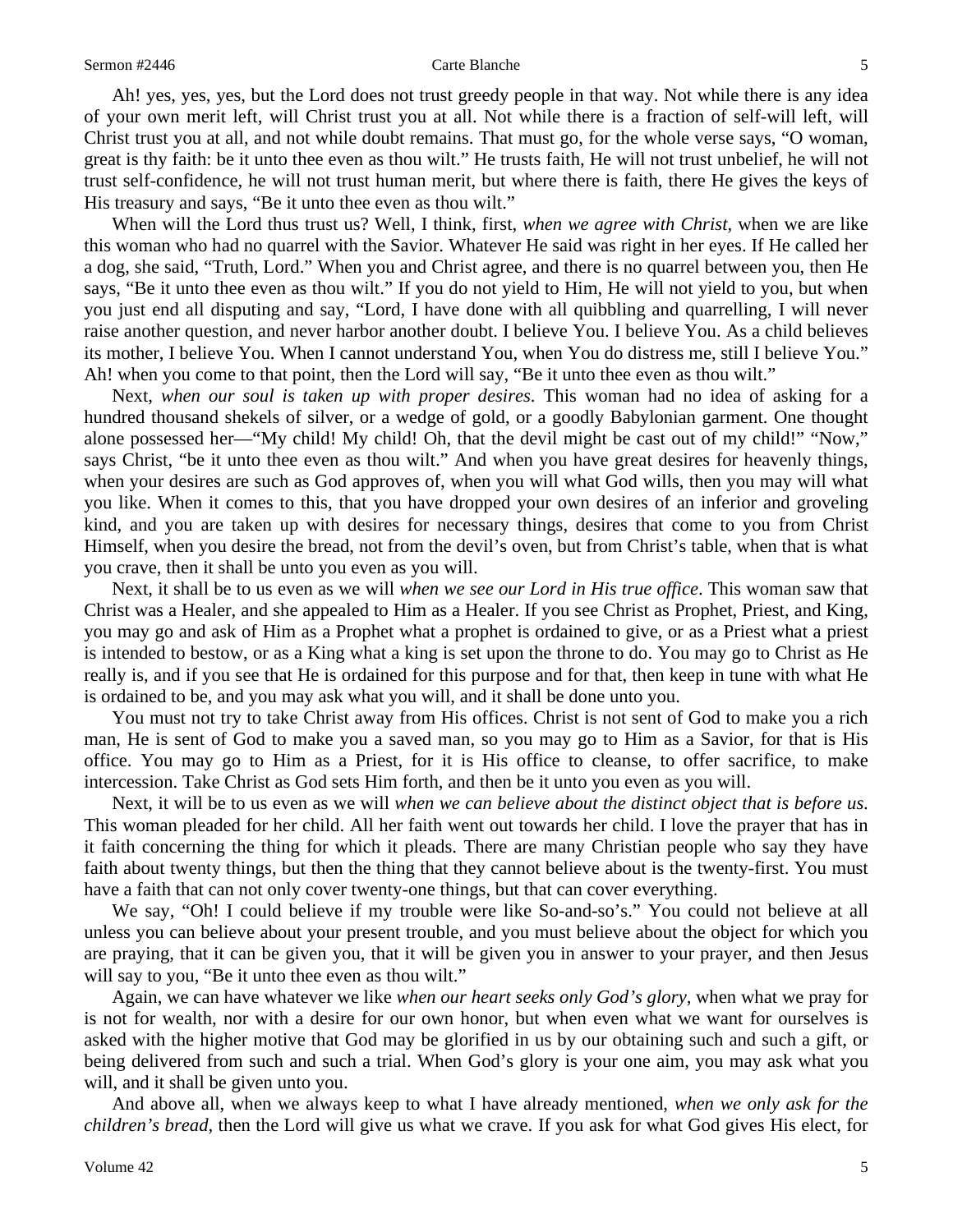what Christ has bought for His redeemed, if you ask for what the Holy Ghost works in the minds of men converted by His power, if you ask for what God has promised, if you ask for what it is customary for God to bestow upon His waiting people, then "be it unto thee even as thou wilt."

No wild fancy, no rhapsody, no whim that makes you wish for this or that, is worthy to come within the compass of my text, but that which the Lord waits to give you, that which He knows would be good for you, that which will be an honor to Him, and which will help you to honor Him, you may ask without any stammering or fear, and you shall have it, for He says to you, "Be it unto thee even as thou wilt."

I do not know, but I think that I am speaking personally to somebody here in trouble, who has been long pleading and praying, and has never got an answer yet. "Be it unto thee even as thou wilt." Hannah, the woman of a sorrowful spirit, sits in this house, bowed down in soul, and pouring out before the Lord her silent prayer. Let her take this message from the Lord's servant, or better still, from the Lord Himself, "Be it unto thee even as thou wilt." But then I only dare to say it to one to whom I could also say, "O woman, great is thy faith."

If you have not any faith, how are you to have it? Here is a soup kitchen opened for the poor, and they are told to bring their jugs, their mugs, their basins—anything they like. A woman comes and says, "I have not a mug." "Have you a basin?" "No." Well, you say to her, "You can have the soup," but then, you see, she cannot carry it home without a basin, or a jug. So, here is the mercy of God, and many lack it, here is a blessing rich and rare, and many cannot carry it home because they have no faith, but Christ could say to the Syrophenician, "O woman, great is thy faith: be it unto thee even as thou wilt."

**II.** Now I finish by asking another question. Suppose this blank check to be given to us, HOW WILL IT BE USED?

Well, first, *I should use it upon that thing about which I have been praying most*. I will not say what it is. This woman had been praying most about her daughter, so, when the Savior said, "Be it unto thee even as thou wilt," she did not say a single word, but she just willed in her mind that the devil should be driven out of her daughter. Oh, that you might have faith enough to be able to will the right thing! If Christ leaves His own will in your hands, and feels safe in doing so, oh, will strongly! It is for God, you know, to give a fiat, but Christ here gives a fiat to the woman.

As I read the text, He says to her, "Be it unto thee"—"So let it be." "Be it so," says He, "as thou wilt." Behold, the fiat of God goes forth to you, believer, to let it be even as you do will it to be. Now, can you not will for the child for whom you have been praying? Do you not will for the congregation that lies on your heart? Do you not will for that friend with whom you have been speaking in order to try to bring him to Christ? Will for the distinct object for which you have been praying, and then, may the will of the Lord be done, and may your will also be done because it is an echo of the will of the Lord!

Next, I think that if we had this said to each one of us, "Be it unto thee even as thou wilt," *we should first will our own salvation.* Pray, as we sang just now—

> *"With my burden I begin, Lord, remove this load of sin; Let Thy blood, for sinners spilt, Let my conscience free from guilt.*

*"Lord! I come to Thee for rest, Take possession of my breast; There Thy blood-bought right maintain, And without a rival reign."* 

Let each one of us pray, "Lord, save me! Lord, make sure work of it, save me from sin, save me from self, save me from everything that dishonors You." I was talking the other day, with a man who was saying that he attended a ministry where he heard very little about holy living. He thought that he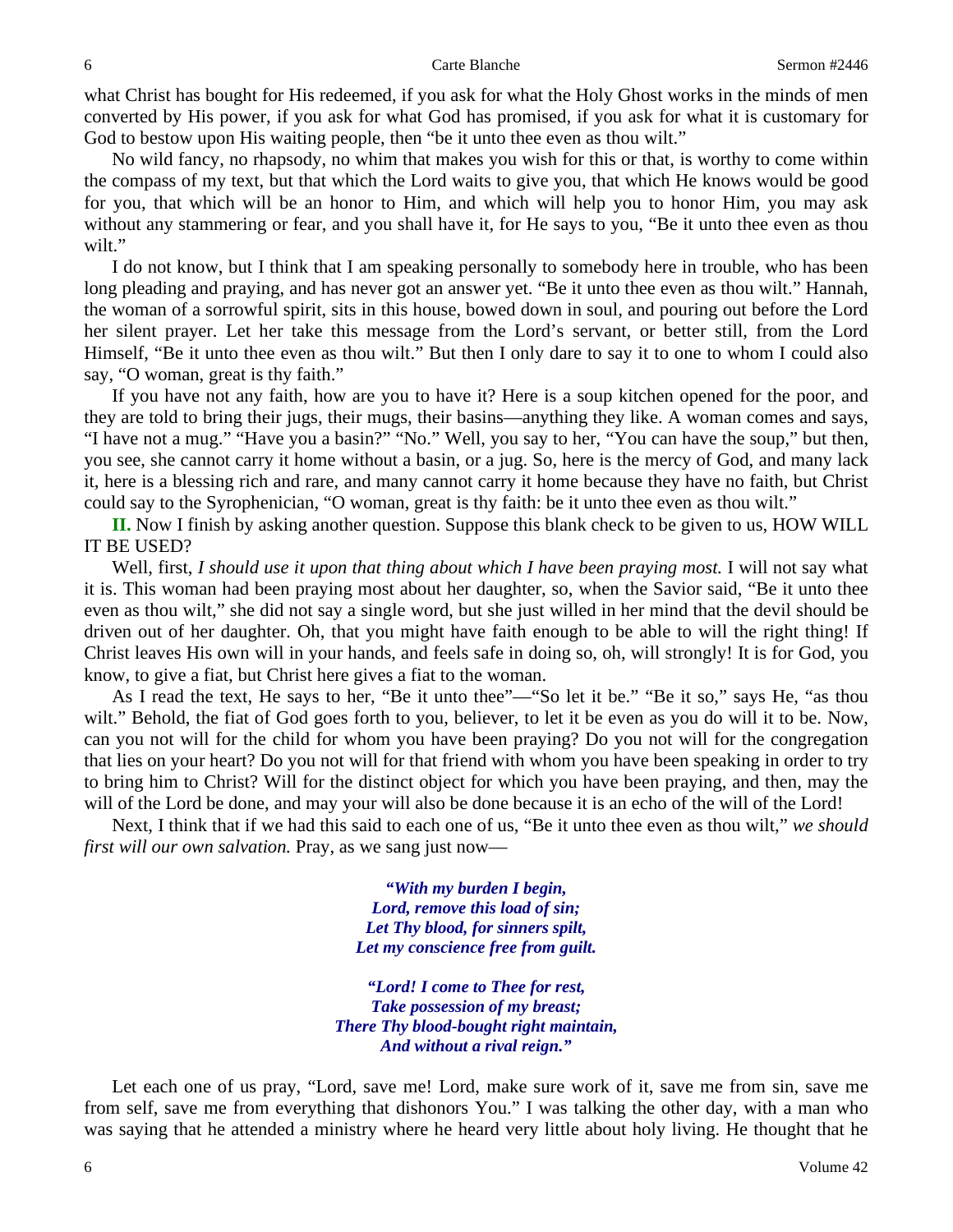was a believer, though he was living in sin, and continued to live in sin. He knows now that he was no believer, or else he could not have lived in sin as he did, and now he prays to God not for salvation while he is living in sin, but for salvation from sin. So, we will first ask of God our own full salvation, and we know that His answer will be, "Be it unto thee even as thou wilt."

Have we not all a prayer also *for our children, or our friends, or those who lie near to our hearts?*  Then let us pray on, with great faith, till we hear Christ say, "Be it unto thee even as thou wilt," and then let us go home, and expect to see the work of grace begun in our children. Watch for it, O parent, and carefully nurture it as soon as you see the first beginnings of it! About this matter also Jesus says, "Be it unto thee even as thou wilt."

I think that if I were asked to pray now for something very special, and that I might have whatever I asked, my prayer would be, "Lord, make me grow in grace. Give me more faith. If I have great faith, give me more. If I have much love to You, give me more love to You. If I know my Lord, I pray that I may know more of Him, and know Him to a fuller and more intense degree." My prayer shall be—

#### *"Nearer, my God, to Thee, Nearer to Thee."*

Let that be the prayer of each one of you to whom it is left to fill up this blank check.

Then there is another prayer that I am sure I would remember, if nobody else here did, and that would be *concerning Christ's kingdom*. If it is to be unto me as I will, then I will it that God's truth should be preached everywhere, and that false doctrines should be made to fly like chaff before the wind. If our prayer be heard, and we are permitted to have what we will, our will is that God may send us Luthers and Calvins, and brave men like John Knox back again, men with bones in their backs, and fire on their lips, with hearts that burn and words that glow with holy fervor, we want them so badly now.

The Lord have mercy upon the Free Church of Scotland, and give her back faithful covenanting men and women! The Lord have mercy upon our own poor denomination, and give us those who love the truth of God, and dare to stand up for it come what may! Oh, for such a prayer as that! Lord, revive Your church! Lord, lift up a banner because of the truth! Lord, put Your adversaries to the rout!

#### *"Fight for Thyself, O Jesus, fight, The travail of Thy soul regain!"*

Oh, to hear in our hearts this gracious word from the King Himself, as we plead with Him concerning His kingdom, "Be it unto thee even as thou wilt."

By and by, you and I shall lie sick and ill, and they will say, "His days are numbered." Then, if the Lord shall visit us in answer to our prayers, and whisper to us, "Be it unto thee even as thou wilt," oh then, the promise will read in a very different sense from what I can read it now! Then will the poor tent begin to be taken down, well, it never was worth much. Fearfully and wonderfully made is this mortal frame, but it is capable of bringing us great pain and much sorrow, and also of deadening our devotion, and hampering us in our work for God. "The spirit is willing, but the flesh is weak."

"Ah, well!" says the Lord, "you shall be rid of your flesh one day. It shall be unto thee even as thou wilt." You have sung sometimes—

> *"Father, I long, I faint to see The place of Thine abode; I'd leave Thine earthly courts, and flee Up to Thy seat, my God!"*

"Be it unto thee even as thou wilt."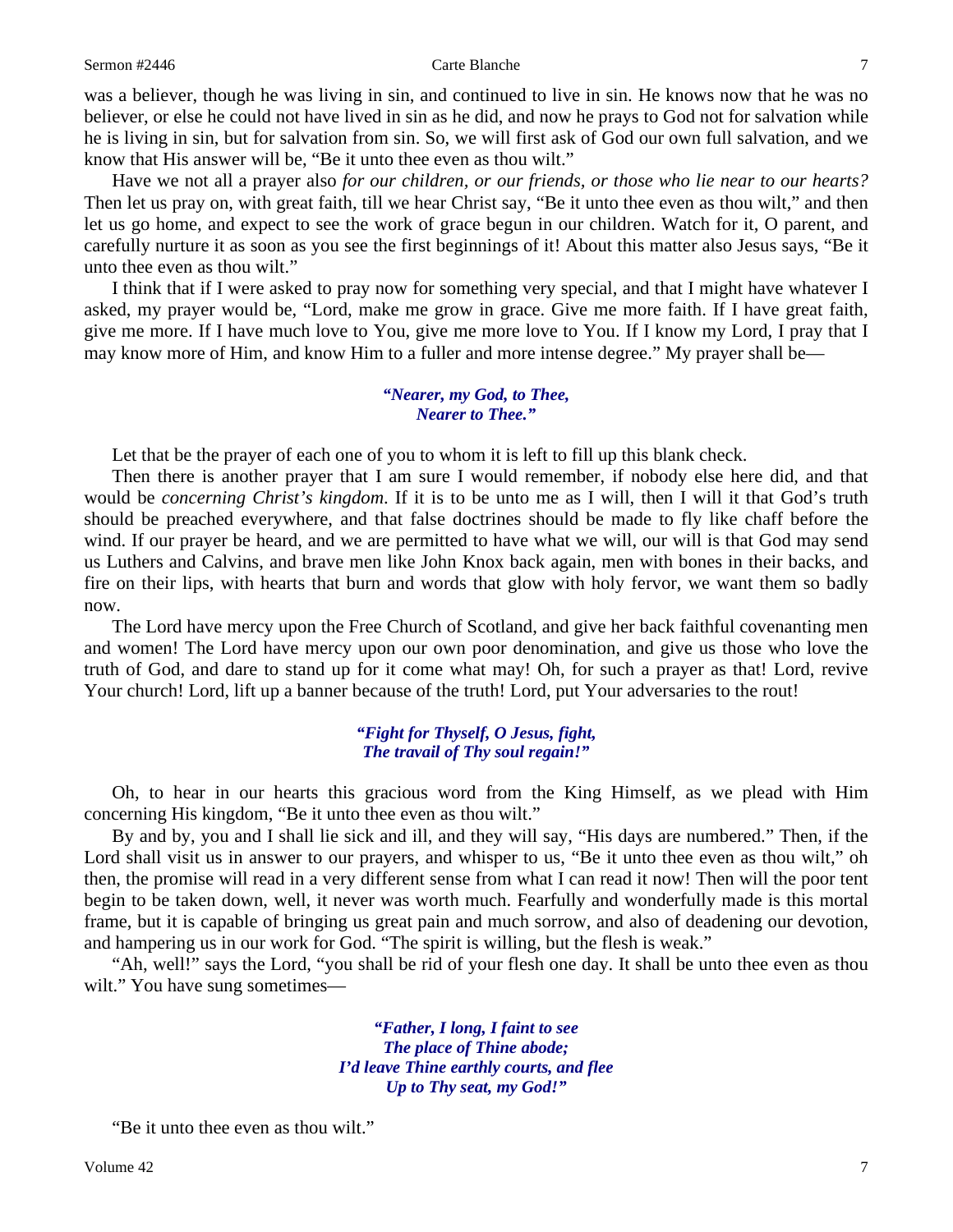A dear sister who was buried today, said when they told her that she could not live another day, "Does it not seem wonderful? Is it not a grand thing to know that I am going to see the Lord Jesus Christ today?" And she lay on her bed saying this to all who came, "It seems too good to be true that I should be so near that for which I have longed those many years, I am going today to see the King in His beauty."

Ah, thank God, we too shall come to that last day of our earthly life! Unless the Lord descend quickly, we too shall come to our dying bed, and then we shall hear our Savior say, "Be it unto thee even as thou wilt," and oh! we shall will to see His face, and to be forever with the Lord, and to praise Him with infinite rapture forever and ever. Blessed be His name, we have faith to believe that it will be even so.

Then we will tell Him what we cannot tell Him now, how much we love Him, how deeply we feel our indebtedness to Him, and we will give all the glory of our salvation to His holy name forever and ever. God grant that this may be the happy lot of every one of us, for our Lord Jesus Christ's sake! Amen.

### **HYMNS FROM "OUR OWN HYMN BOOK"—327, 978, 980**

### **EXPOSITION BY C. H. SPURGEON:**

#### *MATTHEW 15:21-28*

#### **Verse 21.** *Then Jesus went thence,—*

He was glad to get away from the scribes and Pharisees, who had been disputing about such trifles as the washing of His disciples' hands, He was tired of the murmuring of these cantankerous, frivolous triflers.

## **21.** *And departed to the coasts of Tyre and Sidon.*

He felt that He would rather be with "sinners of the Gentiles" than with these Ritualistic and hypocritical Hebrews. He will get as far away from them as He well can, He will go even to the heathen, for among them He will be able to do His real business, and not be trifled with.

**22.** *And, behold, a woman of Canaan came out of the same coasts,—*

When sinners come to Christ, it is because Christ comes to them. Notice the two statements, how they coincide. Jesus "departed to the coasts of Tyre and Sidon," and this "woman of Canaan came out of the same coasts," and so they met. Oh, that there might be such a meeting here tonight, between someone who has come from a long distance to meet Christ, and Christ who has come on purpose to meet that person!

**22.** *And cried unto him, saying, Have mercy on me, O Lord, thou Son of David; my daughter is grievously vexed with a devil.*

The devil had extraordinary power at that time, so that he possessed the bodies and minds of men. I am not certain that there are not instances of Satan's possession even now amongst us, there are cases that look very much like it, but in the Savior's day there were evidently singular and remarkable possessions of men and women by Satan. This poor mother says, "My daughter is grievously vexed with a devil."

#### **23.** *But he answered her not a word.*

Has the Savior become deaf and dumb? Will He not hear a suppliant cry? He heard her, but He said nothing.

#### **23.** *And his disciples came and besought him, saying, Send her away; for she crieth after us.*

"She is a stranger, and as far as we can judge, she means to hang on until she gets what she wants. If you will not give it to her, bid her be gone, for she cries after us." One thing I notice that they said, which was not true, "She crieth *after us.*" Not she! She never cried after them, she was crying after